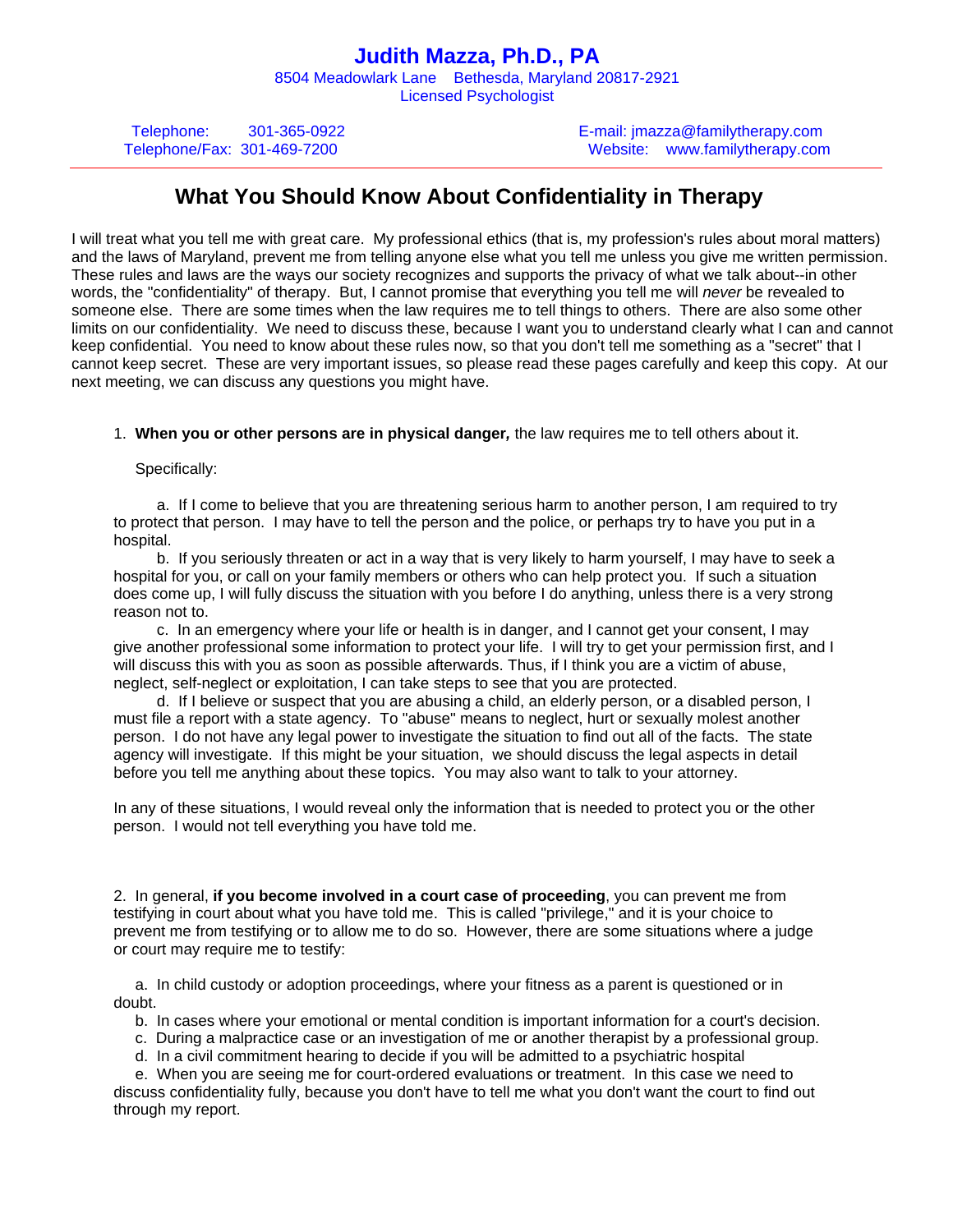3. There are a few other things you must know about confidentiality and your treatment:

 a. I may sometimes consult (talk) with another professional about your treatment. This other person is also required by professional ethics to keep your information confidential. Likewise, when I am out of town or unavailable, another therapist will be available to help my clients. I must give him or her some information about my clients, like you.

 b. I am required to keep records of your treatment, such as the notes I take when we meet. You have a right to review these records with me. If something in the record might seriously upset you, I may leave it out, but I will fully explain my reasons to you.

## 4. Here is what you need to know about confidentiality **in regard to insurance and money matters**:

 a. If you use your health insurance to pay a part of my fees, insurance companies require some information about our therapy. Some insurers want only your diagnosis, my fee and the dates we met. If a treatment plan is requested, we will work this out during one of our sessions. Managed care organizations, however, ask for much more information about you and your symptoms, as well as a detailed treatment plan. I am not a part of any managed care panels, but we may be required to submit detailed treatment plans to utilize your out of network benefits. Once this information has been released to the insurance company, I cannot control how they use, store or communicate with you or any other entities regarding this information.

 b. I usually give you my bill with any other forms needed, and ask you to send these to your insurance company to file a claim for your benefits. In that way, you can see what the company will know about our therapy. It is against the law for insurers to release information about our office visits to anyone without your written permission. However, this has recently become an area of some controversy and you should discuss the privacy of your records with your insurance carrier directly.

 c. If you have been sent to me by your employer or your employer's Employee Assistance Program, either one may require some information. If this is your situation, let us fully discuss my agreement with your employer or the program before we talk further.

 d. If your account with me is unpaid and we have not arranged a payment plan, I can use legal means to get paid. The only information I will give to the court, a collection agency, or an attorney will be your name and address, the dates we met for professional services, and the amount due to me.

## 5. **Children and families create some special confidentiality questions.**

a. When I treat children under the age of about 12, I must tell their parents or guardians whatever they ask me. As children grow more able to understand and choose, they assume legal rights. For those between the ages of 12 and 18, most of the details in things they tell me will be treated as confidential. However, parents or guardians o have the right to *general* information, including how therapy is going. They need to be able to make well-informed decisions about therapy. I may also have to tell parents or guardians some information about other family members that I am told. This is especially true if these others' actions put them or others in danger.

 b. In cases where I treat several members of a family (parents and children or other relatives), the confidentiality situation can become very complicated. I may have different duties toward different family members. At the start of our treatment, we must all have a clear understanding or our purposes and my role. Then we can be clear about any limits on confidentiality that may exist.

 c. If you tell me something your spouse does not know, and not knowing this could harm him or her, I cannot promise to keep it confidential. I will work with your to decide on the best long-term way to handle situations like this.

 d. If you and your spouse have a custody dispute, or a court custody hearing is coming up, I will need to know about it. My professional ethics prevent me from doing both therapy and custody evaluations.

 e. If you are seeing me for marriage counseling, you must agree at the start of treatment that if you eventually decide to divorce, you will not request my testimony for either side. In order to reveal any information as a part of such a proceeding, I need a signed release by both you and your spouse. The court, however, may order me to testify in instances where custody decision are being made.

 f. At the start of family treatment, we must also specify which members of the family must sign a release form for the common record I create in the therapy or therapies.